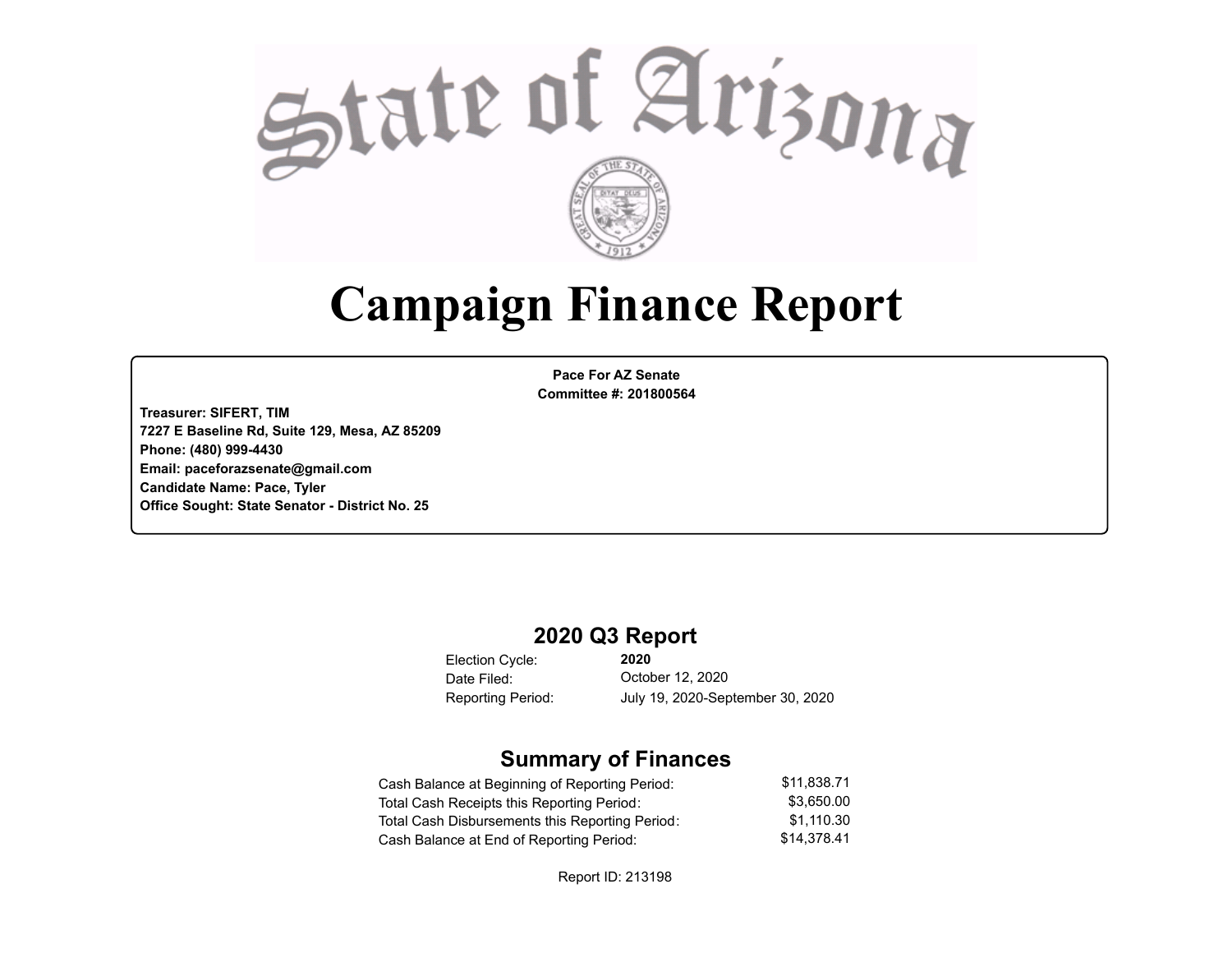# **Summary of Activity** Filed on 10/12/2020

**201800564 Pace For AZ Senate** And Senate All and Senate All and Senate All and Senate All and Senate All and Senate All and Senate All and Senate All and Senate All and Senate All and Senate All and Senate All and Senate Covers 07/19/2020 to 09/30/2020

| <b>Income</b>                                    | <b>Schedule</b>        | <b>This Period</b> |        |            | <b>Total to Date</b> |
|--------------------------------------------------|------------------------|--------------------|--------|------------|----------------------|
|                                                  | Total<br>Other<br>Cash |                    |        |            |                      |
| Personal and Family Contributions                | С1                     | \$0.00             | \$0.00 | \$0.00     | \$0.00               |
| Individual Contributions                         | C <sub>2</sub>         | \$250.00           | \$0.00 | \$250.00   | \$4,400.00]          |
| <b>Contributions from Political Committees</b>   | C3a,b,c                | \$3,200.00         | \$0.00 | \$3,200.00 | \$16,550.00          |
| <b>Business Contributions</b>                    | C4a,b,c                | \$200.00           | \$0.00 | \$200.00   | \$200.00]            |
| <b>Small Contributions</b>                       | C <sub>5</sub>         | \$0.00             | \$0.00 | \$0.00     | \$0.00               |
| <b>CCEC Funding and Matching</b>                 | C <sub>6</sub>         | \$0.00             | \$0.00 | \$0.00     | \$0.00]              |
| <b>Qualifying Contributions</b>                  | C <sub>7</sub>         | \$0.00             | \$0.00 | \$0.00     | \$0.00               |
| Loans Made to this Committee                     | L1                     | \$0.00             | \$0.00 | \$0.00     | \$0.00]              |
| Other Receipts, including Interest and Dividends | R <sub>1</sub>         | \$0.00             | \$0.00 | \$0.00     | \$0.00]              |
| <b>Transfers from Other Committees</b>           | Τ1                     | \$0.00             | \$0.00 | \$0.00     | \$0.00               |
| Cash Surplus from Previous Committee             | S <sub>1</sub>         | \$0.00             | \$0.00 | \$0.00     | \$0.00               |
| <b>Total Income</b>                              |                        | \$3,650.00         | \$0.00 | \$3,650.00 | \$21,150.00          |

| <b>Expenditures</b>                            | <b>Schedule</b> |            | <b>Total to Date</b> |            |            |  |
|------------------------------------------------|-----------------|------------|----------------------|------------|------------|--|
|                                                |                 | Cash       | Total<br>Other       |            |            |  |
| <b>Operating Expenses</b>                      | E1              | \$1,100.00 | \$0.00               | \$1,100.00 | \$7,304.15 |  |
| Independent & Ballot Measure Expenditures      | E2a,b,c         | \$0.00     | \$0.00               | \$0.00     | \$0.00     |  |
| Contributions to Committees/Businesses         | E3a - E3f       | \$0.00     | \$0.00               | \$0.00     | \$0.00     |  |
| Small Expenses                                 | E4              | \$10.30    | \$0.00               | \$10.30    | \$196.00   |  |
| Transfers to Other Committees                  |                 | \$0.00     | \$0.00               | \$0.00     | \$0.00]    |  |
| Loans Made by This Committee                   | L2              | \$0.00     | \$0.00               | \$0.00     | \$0.00     |  |
| Disposal of Surplus Cash                       | S <sub>1</sub>  | \$0.00     | \$0.00               | \$0.00     | \$0.00     |  |
| <b>Total Expenditures</b>                      |                 | \$1,110.30 | \$0.00               | \$1,110.30 | \$7,500.15 |  |
| <b>Bill Payments for Previous Expenditures</b> | D <sub>1</sub>  | \$0.00     |                      | \$0.00     | \$0.00     |  |
| <b>Total Cash Disbursed</b>                    |                 | \$1,110.30 |                      |            |            |  |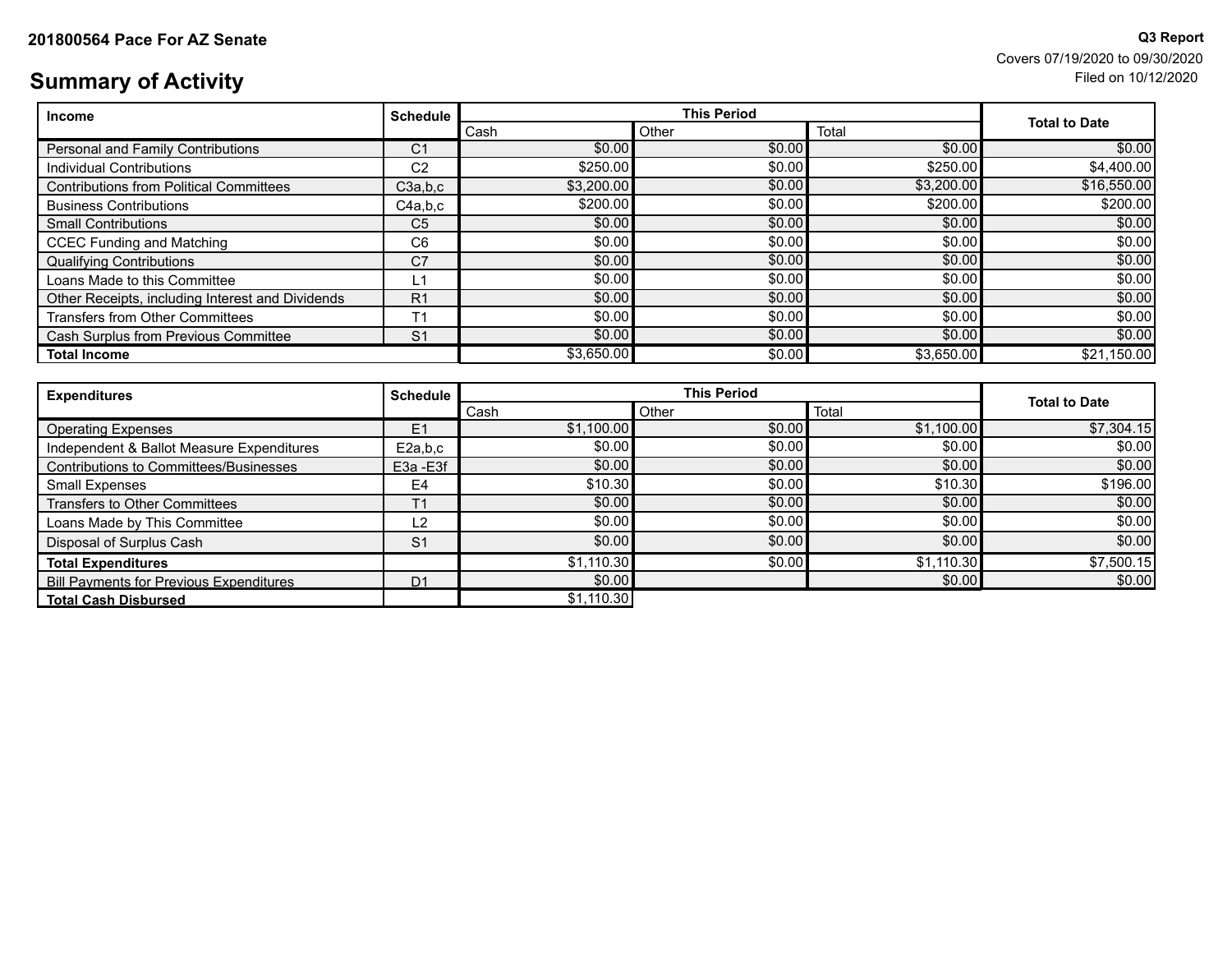**Q3 Report**

| Covers 07/19/2020 to 09/30/2020 |  |
|---------------------------------|--|
|---------------------------------|--|

|                                       | <b>Schedule C2 - Individual contributions</b> | <b>Date</b> | Amount   | <b>Cycle To Date</b> |
|---------------------------------------|-----------------------------------------------|-------------|----------|----------------------|
| Name:                                 | Fischer, Pele                                 | 09/22/2020  | \$250.00 | \$250.00             |
| <b>Address:</b>                       | 4602 E Thomas Rd, W2, Phoenix, AZ 85018       |             | Cash     |                      |
| Occupation:                           | Attorney, Peacock Legal                       |             |          |                      |
| Total of Individual Contributions     |                                               |             | \$250.00 |                      |
| l Total of Refunds Given              |                                               |             | \$0.00   |                      |
| Net Total of Individual Contributions |                                               |             | \$250.00 |                      |
|                                       |                                               |             |          |                      |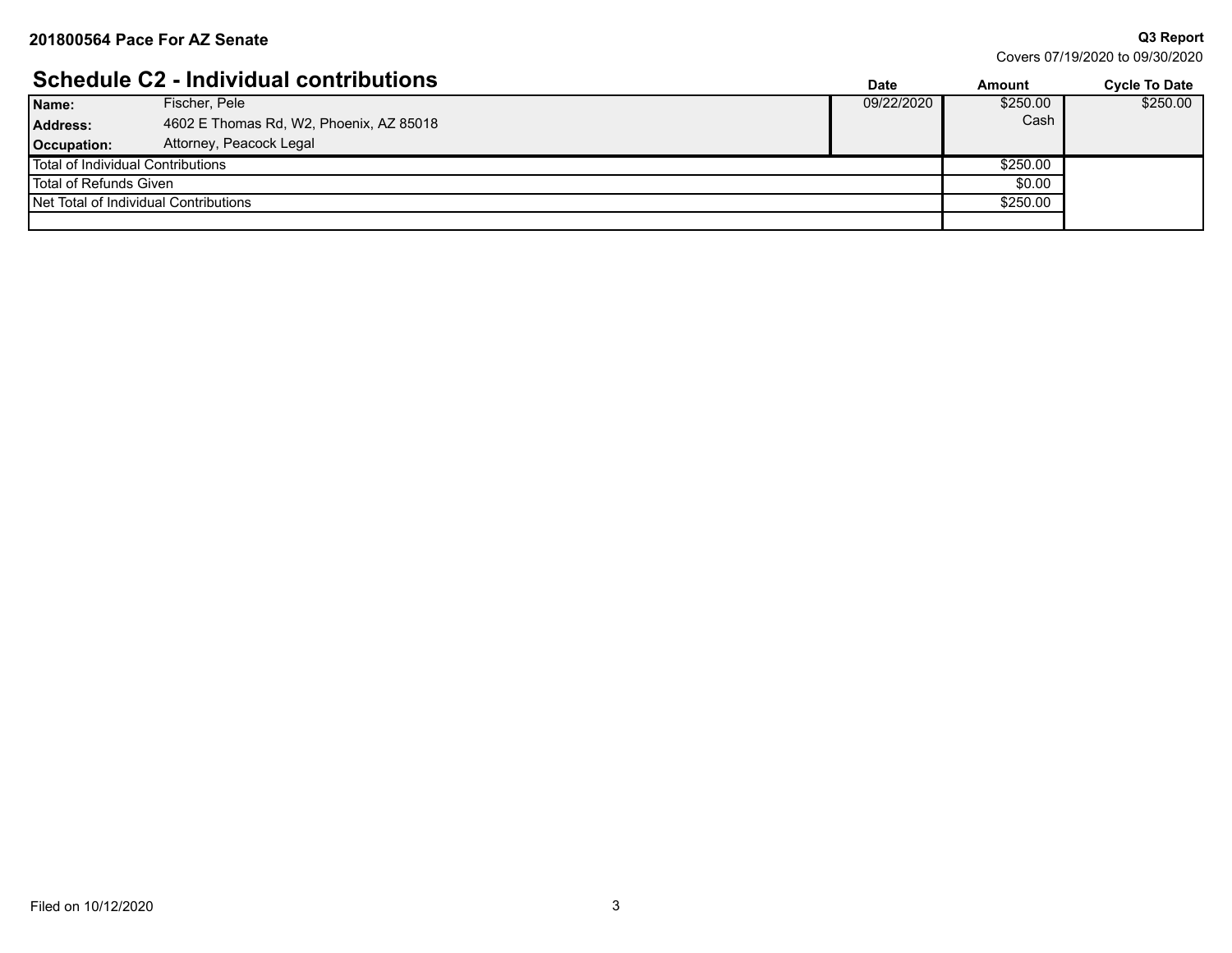**Q3 Report**

| Covers 07/19/2020 to 09/30/2020 |  |
|---------------------------------|--|
|---------------------------------|--|

|                                         | <b>Schedule C3b - Contributions from PACs</b>      | <b>Date</b> | Amount     | <b>Cycle To Date</b> |
|-----------------------------------------|----------------------------------------------------|-------------|------------|----------------------|
| Name:                                   | Arizona Medical Political Action Committee         | 07/29/2020  | \$200.00   | \$200.00             |
| <b>Address:</b>                         | PO Box 35159, Phoenix, AZ 85069                    |             | Cash       |                      |
| Trans. Type:                            | <b>Contributions from PACs</b>                     |             |            |                      |
| Name:                                   | Realtors of Arizona PAC                            | 08/17/2020  | \$300.00   | \$600.00             |
| <b>Address:</b>                         | 255 E Osborn Rd, Phoenix, AZ 85012                 |             | Cash       |                      |
| Trans. Type:                            | <b>Contributions from PACs</b>                     |             |            |                      |
| Name:                                   | UnitedHealth Group                                 | 08/19/2020  | \$1,000.00 | \$2,000.00           |
| Address:                                | 1 E Washington St, Phoenix, AZ 85004               |             | Cash       |                      |
| Trans. Type:                            | <b>Contributions from PACs</b>                     |             |            |                      |
| Name:                                   | The Boeing Company Political Action Committee      | 09/14/2020  | \$500.00   | \$500.00             |
| Address:                                | 929 Long Bridge Dr. Arlington, VA 22202            |             | Cash       |                      |
| Trans. Type:                            | <b>Contributions from PACs</b>                     |             |            |                      |
| Name:                                   | Pinnacle West PAC                                  | 09/22/2020  | \$500.00   | \$1,000.00           |
| <b>Address:</b>                         | 400 N 5th St, Phoenix, AZ 85004                    |             | Cash       |                      |
| Trans. Type:                            | <b>Contributions from PACs</b>                     |             |            |                      |
| Name:                                   | The GEO Group                                      | 09/22/2020  | \$500.00   | \$500.00             |
| <b>Address:</b>                         | 1 Park PI #700, 621 NW 53 St, Boca Raton, FL 33487 |             | Cash       |                      |
| Trans. Type:                            | <b>Contributions from PACs</b>                     |             |            |                      |
| Name:                                   | FArmers Employees and Agents                       | 09/23/2020  | \$200.00   | \$500.00             |
| <b>Address:</b>                         | 16001 N 28th Ave, Phoenix, AZ 85053                |             | Cash       |                      |
| Trans. Type:                            | <b>Contributions from PACs</b>                     |             |            |                      |
| <b>Total of Contributions from PACs</b> |                                                    |             | \$3,200.00 |                      |
| <b>Total of Refunds Given</b>           |                                                    |             | \$0.00     |                      |
|                                         | Net Total of Contributions from PACs               |             | \$3,200.00 |                      |
|                                         |                                                    |             |            |                      |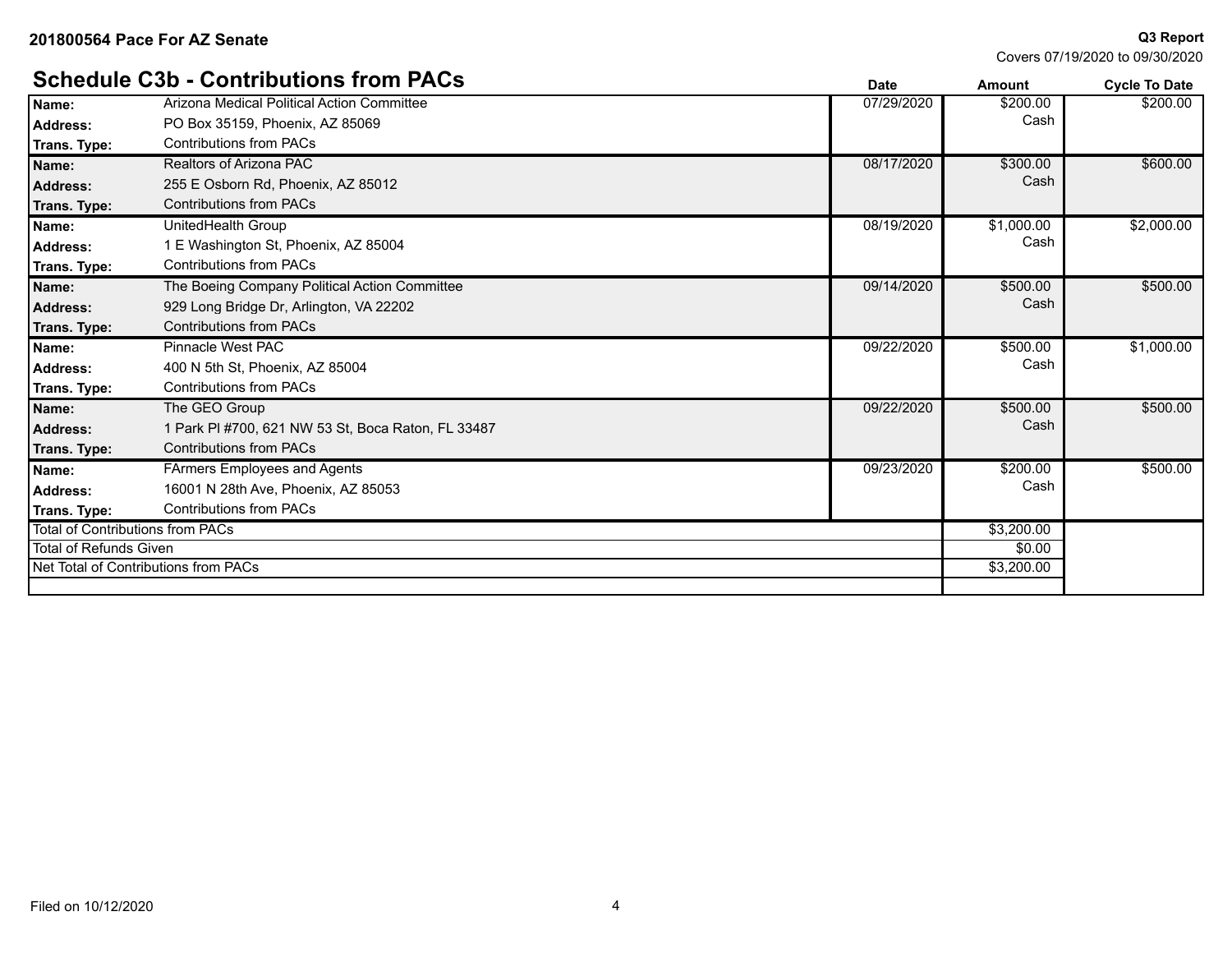Covers 07/19/2020 to 09/30/2020

## **Schedule C4b - Contributions from Corporations/LLCs Date Date Amount Cycle To Date**

|                        |                                            | Dale       | Allivulli | <b>OVLIE TO DATE</b> |
|------------------------|--------------------------------------------|------------|-----------|----------------------|
| Name:                  | <b>Bristol-Myers Squibb PAC</b>            | 08/26/2020 | \$200.00  | \$200.00             |
| <b>Address:</b>        | PO Box 5200, Princeton, NJ 08543           |            | Cash      |                      |
| Trans. Type:           | Contributions from Corps and LLCs          |            |           |                      |
|                        | Total of Contributions from Corps/LLCs     |            | \$200.00  |                      |
| Total of Refunds Given |                                            |            | \$0.00    |                      |
|                        | Net Total of Contributions from Corps/LLCs |            | \$200.00  |                      |
|                        |                                            |            |           |                      |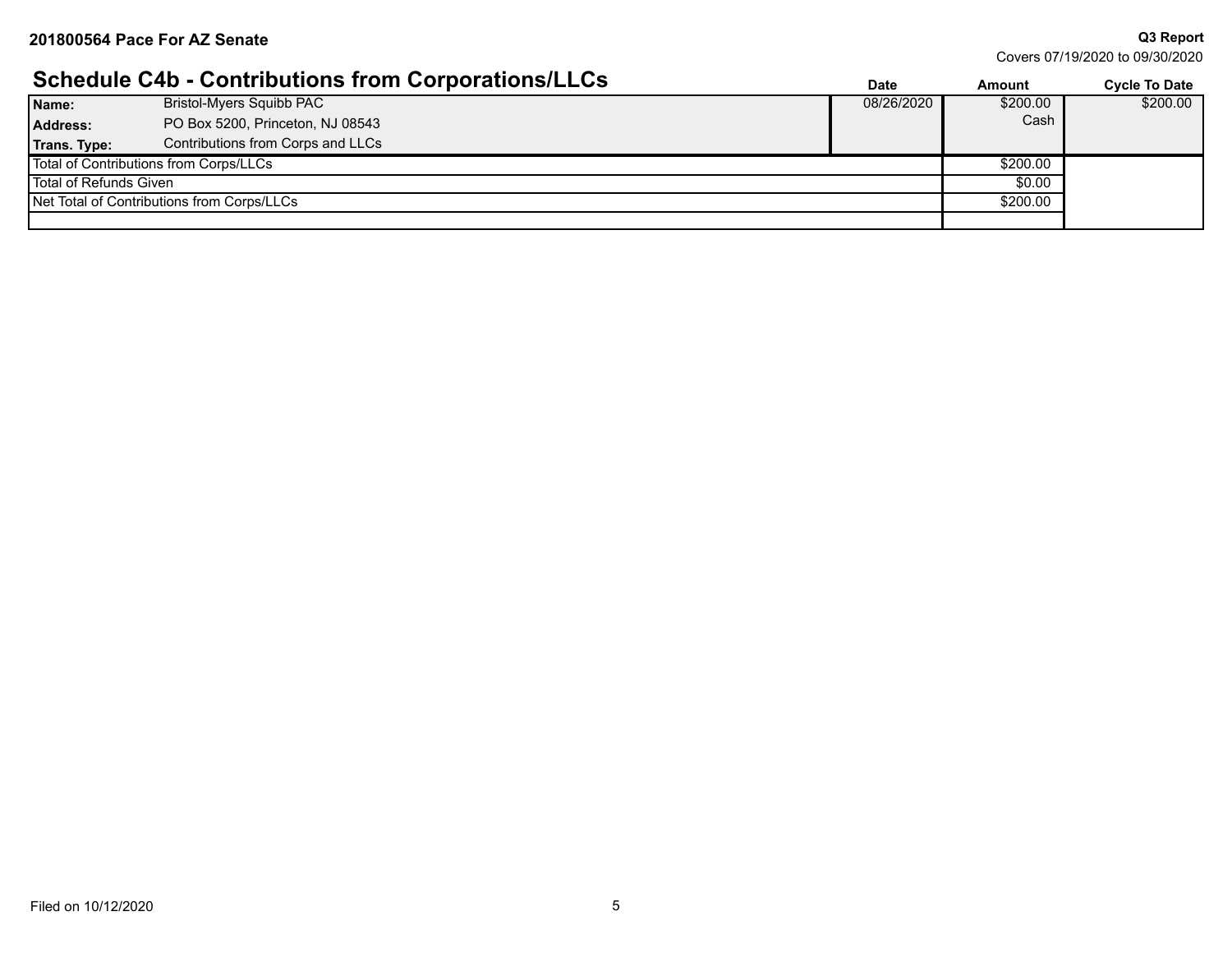**Q3 Report**

|                             | <b>Schedule E1 - Operating expenses</b>         | <b>Date</b> | <b>Amount</b> | <b>Cycle To Date</b> |
|-----------------------------|-------------------------------------------------|-------------|---------------|----------------------|
| Name:                       | American Campaign Finance Foundation            | 07/22/2020  | \$500.00      | \$500.00             |
| <b>Address:</b>             | 5320 N 81st Pl. Scottsdale, AZ 85250            |             | Cash          |                      |
| Category:                   | Professional Services - Accountant/bookkeeper   |             |               |                      |
| Name:                       | Arizona Grassroots Advocates                    | 09/23/2020  | \$600.00      | \$2,554.15           |
| Address:                    | 2801 E Camelback Rd, Ste 200, Phoenix, AZ 85016 |             | Cash          |                      |
| Category:                   | Professional Services - Consultants             |             |               |                      |
| Total of Operating Expenses |                                                 |             | \$1,100.00    |                      |
|                             | Total of Refunds, Rebates, and Credits Received |             | \$0.00        |                      |
|                             | Net Total of Operating Expenses                 |             | \$1,100.00    |                      |
|                             |                                                 |             |               |                      |